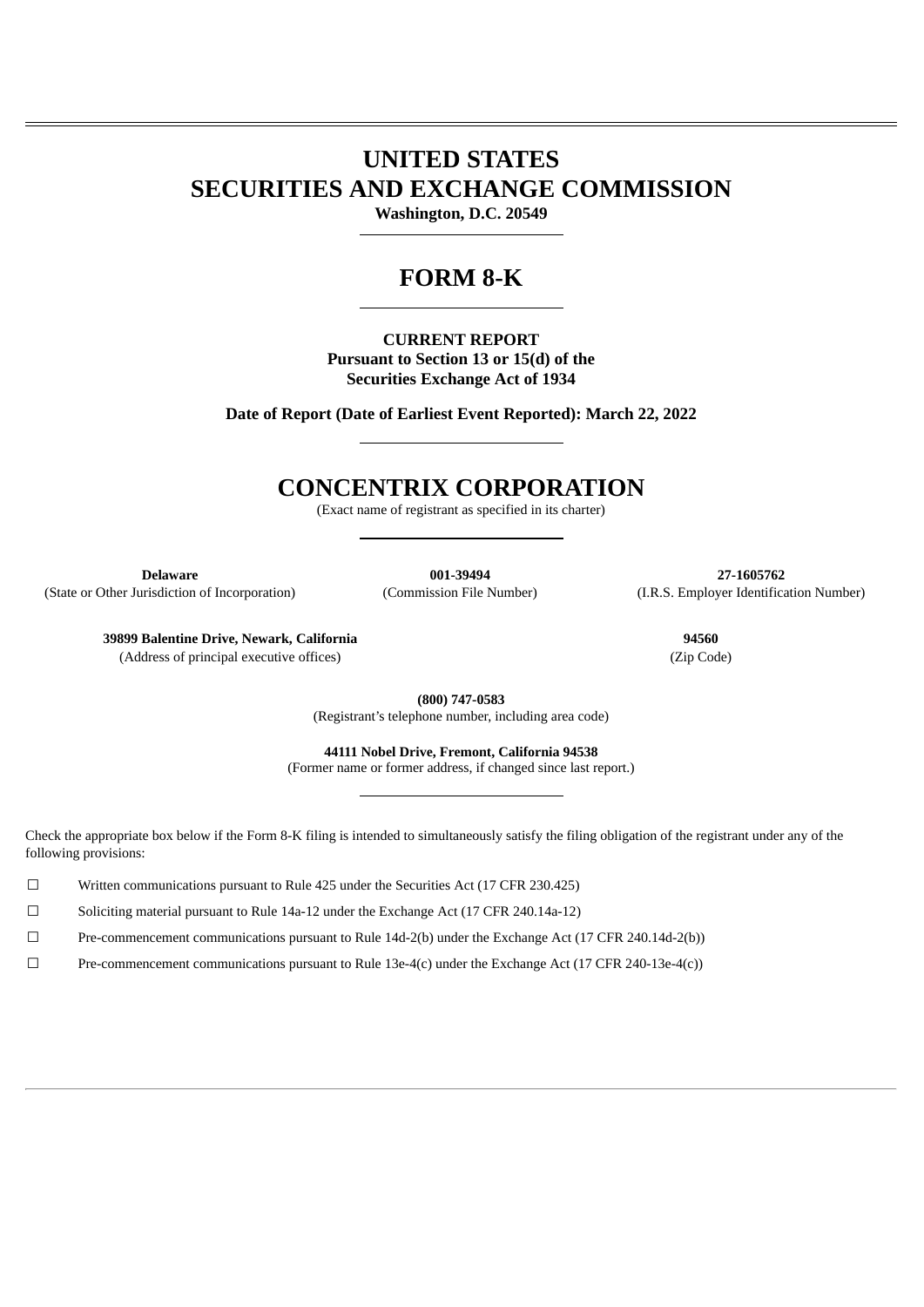| Securities registered pursuant to Section 12(b) of the Act: |                          |                                           |  |  |  |
|-------------------------------------------------------------|--------------------------|-------------------------------------------|--|--|--|
| Title of each class                                         | <b>Trading Symbol(s)</b> | Name of each exchange on which registered |  |  |  |
| Common Stock, par value \$0.0001 per share                  | CNXC                     | The Nasdag Stock Market LLC               |  |  |  |

Indicate by check mark whether the registrant is an emerging growth company as defined in Rule 405 of the Securities Act of 1933 (§230.405 of this chapter) or Rule 12b-2 of the Securities Exchange Act of 1934 (§240.12b-2 of this chapter).

Emerging growth company  $\Box$ 

If an emerging growth company, indicate by check mark if the registrant has elected not to use the extended transition period for complying with any new or revised financial accounting standards provided pursuant to Section 13(a) of the Exchange Act.  $\Box$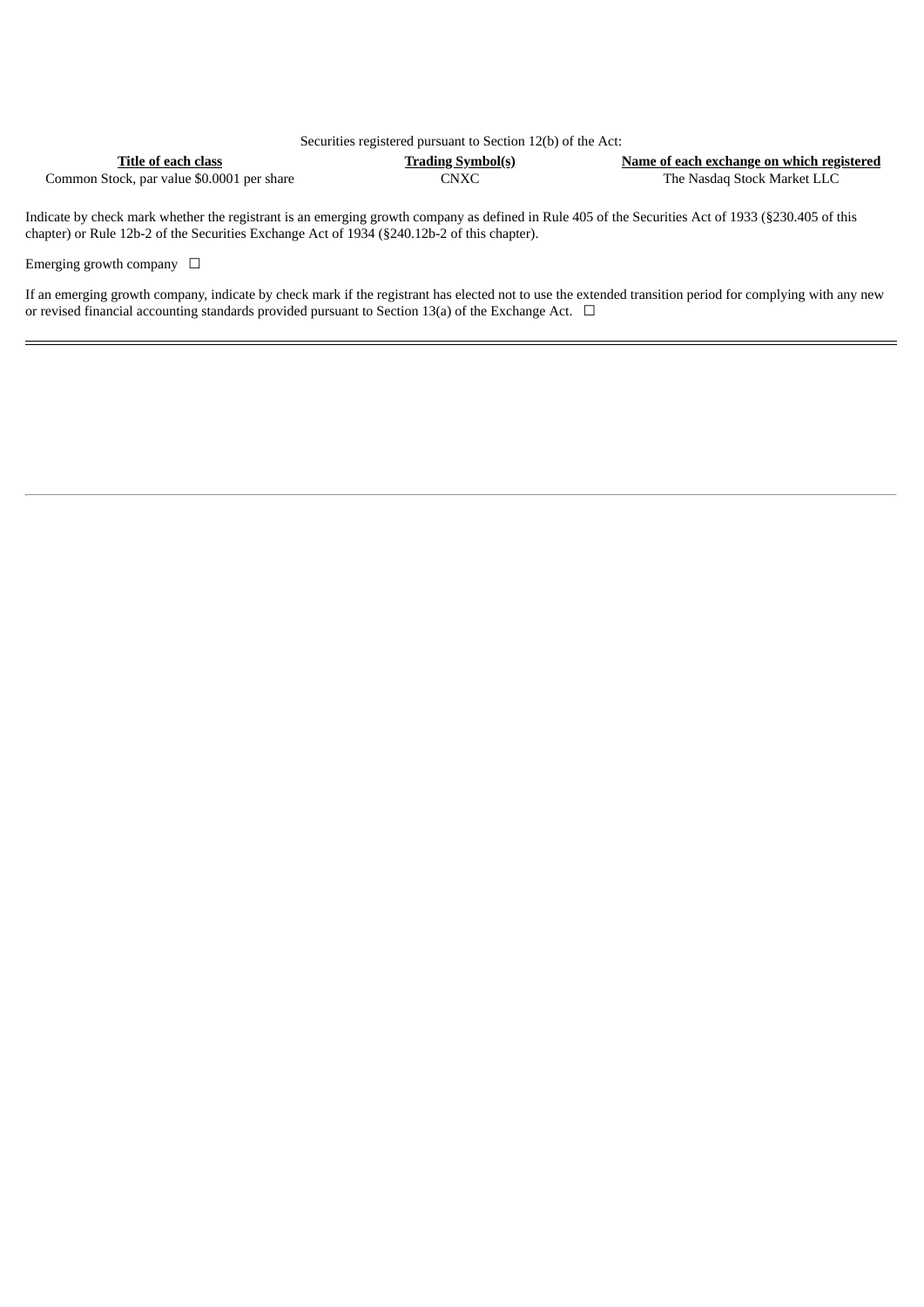#### **Item 5.07. Submission of Matters to a Vote of Security Holders.**

Ξ

On March 22, 2022, Concentrix Corporation (the "Company" or "Concentrix") held its 2022 Annual Meeting of Stockholders (the "Annual Meeting") for which the Company's Board of Directors solicited proxies pursuant to Regulation 14A under the Securities Exchange Act of 1934, as amended.

At the Annual Meeting, the Company's stockholders (1) elected eight directors to serve on the Company's Board of Directors, (2) ratified the appointment of KPMG LLP as the Company's independent registered public accounting firm for fiscal year 2022, and (3) approved, on an advisory basis, the compensation of the Company's named executive officers.

Set forth below are the final voting results for these proposals, each of which were described in the Company's definitive proxy statement filed with the Securities and Exchange Commission on February 9, 2022:

1. The election of eight directors to serve on the Company's Board of Directors for terms expiring at the Company's 2023 Annual Meeting of Stockholders.

| Nominee              | For        | Withhold   | <b>Broker Non-Votes</b> |
|----------------------|------------|------------|-------------------------|
| Christopher Caldwell | 46,567,868 | 171,500    | 1,624,054               |
| Teh-Chien Chou       | 44,555,288 | 2,184,080  | 1,624,054               |
| LaVerne Council      | 46,078,854 | 660,514    | 1,624,054               |
| Jennifer Deason      | 24,453,597 | 22,285,771 | 1,624,054               |
| Kathryn Hayley       | 46,310,167 | 429,201    | 1,624,054               |
| Kathryn Marinello    | 46,519,450 | 219.918    | 1,624,054               |
| Dennis Polk          | 45,296,519 | 1,442,849  | 1,624,054               |
| Ann Vezina           | 46,515,549 | 223,819    | 1,624,054               |

2. The ratification of the appointment of KPMG LLP as the Company's independent registered accounting firm for fiscal year 2022.

| For<br>$\sim$ $\sim$ $\sim$ $\sim$ $\sim$ $\sim$                                                                                                   | $\sim$ | stain<br>−                         | otes<br>Кr<br>אר<br>Non- |
|----------------------------------------------------------------------------------------------------------------------------------------------------|--------|------------------------------------|--------------------------|
| $\mathcal{L}^{\text{max}}_{\text{max}}$ and $\mathcal{L}^{\text{max}}_{\text{max}}$ and $\mathcal{L}^{\text{max}}_{\text{max}}$<br>റാറ<br>$\Omega$ | $\sim$ | <b>Service Service</b><br>٦Λ<br>-- | <b>Service Service</b>   |

3. The approval, on an advisory basis, of the compensation of the Company's named executive officers, as described in the Company's proxy statement.

| For<br>____                                                                                                                       | \gainst<br>$\sim$               | Abstain<br>.               | Votes<br>sroker<br>Non-<br>.                                                                                                                     |
|-----------------------------------------------------------------------------------------------------------------------------------|---------------------------------|----------------------------|--------------------------------------------------------------------------------------------------------------------------------------------------|
| <b>Contract Contract Contract Contract Contract Contract Contract Contract Contract Contract Contract Contract Co</b><br>210<br>4 | <b>CONTRACTOR</b><br>AQ1<br>506 | $\alpha = \alpha$<br>7,UJL | $\mathcal{L}^{\text{max}}_{\text{max}}$ and $\mathcal{L}^{\text{max}}_{\text{max}}$ and $\mathcal{L}^{\text{max}}_{\text{max}}$<br>$\sim$ $\sim$ |